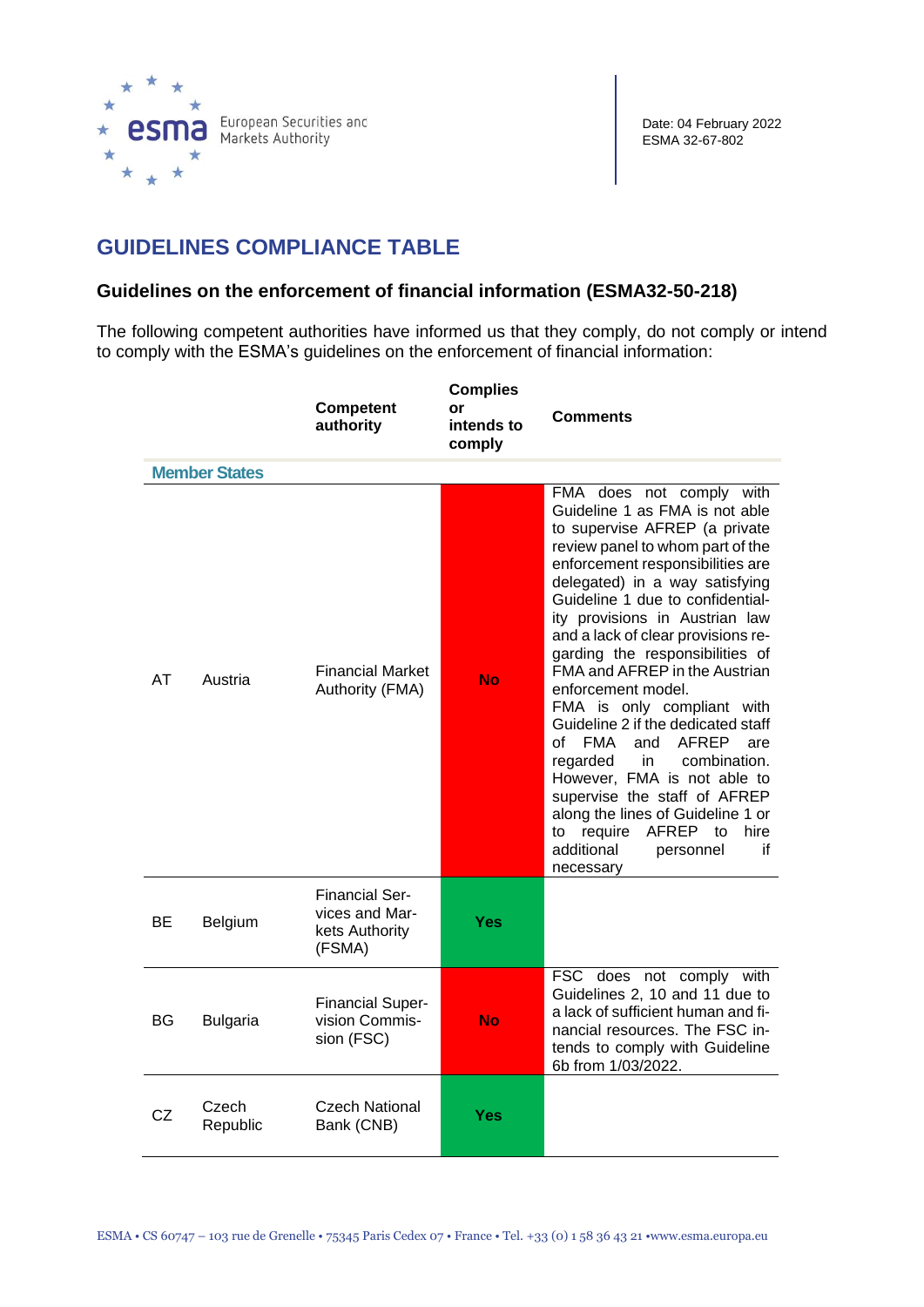

|           |         | <b>Competent</b><br>authority                                                               | <b>Complies</b><br>or<br>intends to<br>comply | <b>Comments</b>                                                                                  |
|-----------|---------|---------------------------------------------------------------------------------------------|-----------------------------------------------|--------------------------------------------------------------------------------------------------|
| <b>DK</b> | Denmark | Erhvervsstyrel-<br>sen                                                                      | <b>Yes</b>                                    |                                                                                                  |
|           |         | Finanstilsynet                                                                              |                                               |                                                                                                  |
| DE        | Germany | <b>Bundesanstalt</b><br>für Fi-<br>nanzdienstleistu<br>ngsaufsicht<br>(BaFin)               | <b>Yes</b>                                    |                                                                                                  |
| EE        | Estonia | <b>Estonian Finan-</b><br>cial Supervision<br>Authority                                     | <b>Yes</b>                                    |                                                                                                  |
| IE        | Ireland | Irish Accounting<br>and Auditing Su-<br>pervisory Au-<br>thority (IAASA)                    | <b>Yes</b>                                    |                                                                                                  |
| EL        | Greece  | <b>Hellenic Capital</b><br>Market Commis-<br>sion (HCMC)                                    | <b>Intends to</b><br>comply                   | By such time as the necessary<br>legislative or regulatory pro-<br>ceedings have been completed. |
| ES        | Spain   | Comisión Nacio-<br>nal del Mercado<br>de Valores<br>(CNMV)                                  | <b>Yes</b>                                    |                                                                                                  |
| FR        | France  | Autorité des<br>Marchés Finan-<br>ciers (AMF)                                               | <b>Yes</b>                                    |                                                                                                  |
| HR.       | Croatia | Hrvatska agen-<br>cija za nadzor fi-<br>nancijskih us-<br>luga (HANFA)                      | <b>Yes</b>                                    |                                                                                                  |
| IT        | Italy   | Commissione<br>Nazionale per le<br>Società<br>$\mathbf e$<br>la<br><b>Borsa</b><br>(CONSOB) | <b>Yes</b>                                    |                                                                                                  |
| <b>CY</b> | Cyprus  | Cyprus<br>Securi-<br>ties<br>and<br>Ex-<br>change Commis-<br>sion (CySEC)                   | <b>Yes</b>                                    |                                                                                                  |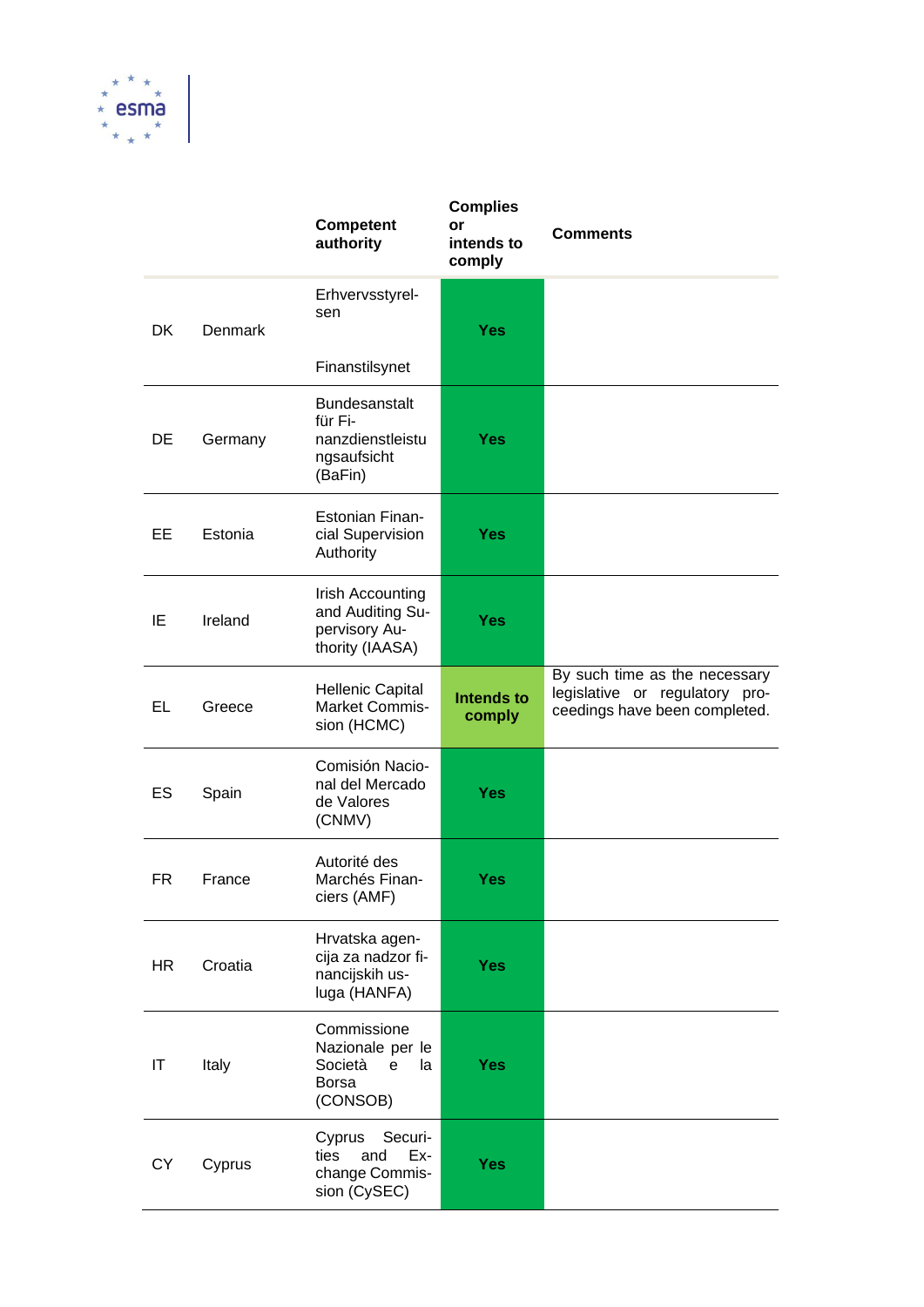

|     |                    | <b>Competent</b><br>authority                                              | <b>Complies</b><br>or<br>intends to<br>comply | <b>Comments</b>                                                                                                                                                                                                                                                                                                                                                                                                                                                                                                                                                                         |
|-----|--------------------|----------------------------------------------------------------------------|-----------------------------------------------|-----------------------------------------------------------------------------------------------------------------------------------------------------------------------------------------------------------------------------------------------------------------------------------------------------------------------------------------------------------------------------------------------------------------------------------------------------------------------------------------------------------------------------------------------------------------------------------------|
| LV. | Latvia             | Financial<br>and<br>Capital<br>Market<br>Commission<br>(FCMC)              | <b>Yes</b>                                    |                                                                                                                                                                                                                                                                                                                                                                                                                                                                                                                                                                                         |
| LT  | Lithuania          | Bank of Lithua-<br>nia                                                     | <b>Yes</b>                                    |                                                                                                                                                                                                                                                                                                                                                                                                                                                                                                                                                                                         |
| LU  | Luxembourg         | Commission<br>de<br>Surveillance<br>du<br>Secteur<br>Finan-<br>cier (CSSF) | <b>Yes</b>                                    |                                                                                                                                                                                                                                                                                                                                                                                                                                                                                                                                                                                         |
| HU  | Hungary            | Magyar Nemzeti<br>Bank (MNB)                                               | Intends to<br>comply                          | By 1 January 2023                                                                                                                                                                                                                                                                                                                                                                                                                                                                                                                                                                       |
| МT  | Malta              | Malta<br>Financial<br>Services Author-<br>ity (MFSA)                       | <b>Intends to</b><br>comply                   | By end of 2023                                                                                                                                                                                                                                                                                                                                                                                                                                                                                                                                                                          |
| NL  | <b>Netherlands</b> | Netherlands Au-<br>thority for the Fi-<br>nancial Markets<br>(AFM)         | <b>No</b>                                     | The Dutch Authority for the Fi-<br>nancial Markets (AFM) is fully<br>compliant with the guidelines<br>specified in the GLEFI, which<br>will be applicable as of 1 Janu-<br>ary 2022, except for a part of<br>Guideline 1 and Guideline 7.<br>Within the Dutch legislative con-<br>text, the AFM does not have the<br>authority to independently (i.e.<br>without the involvement of a civil<br>court judge) exercise three of<br>the investigative powers listed<br>under Guideline 1 (point 39 b &<br>c and point 40) and one of the<br>corrective powers listed under<br>Guideline 7. |
| PL  | Poland             | Nad-<br>Komisja<br>Fi-<br>zoru<br>nansowego<br>(KNF)                       | <b>Yes</b>                                    |                                                                                                                                                                                                                                                                                                                                                                                                                                                                                                                                                                                         |
| PT. | Portugal           | Comissão<br>do<br>Mercado de Va-<br>lores Mobiliários<br>(CMVM)            | <b>Yes</b>                                    |                                                                                                                                                                                                                                                                                                                                                                                                                                                                                                                                                                                         |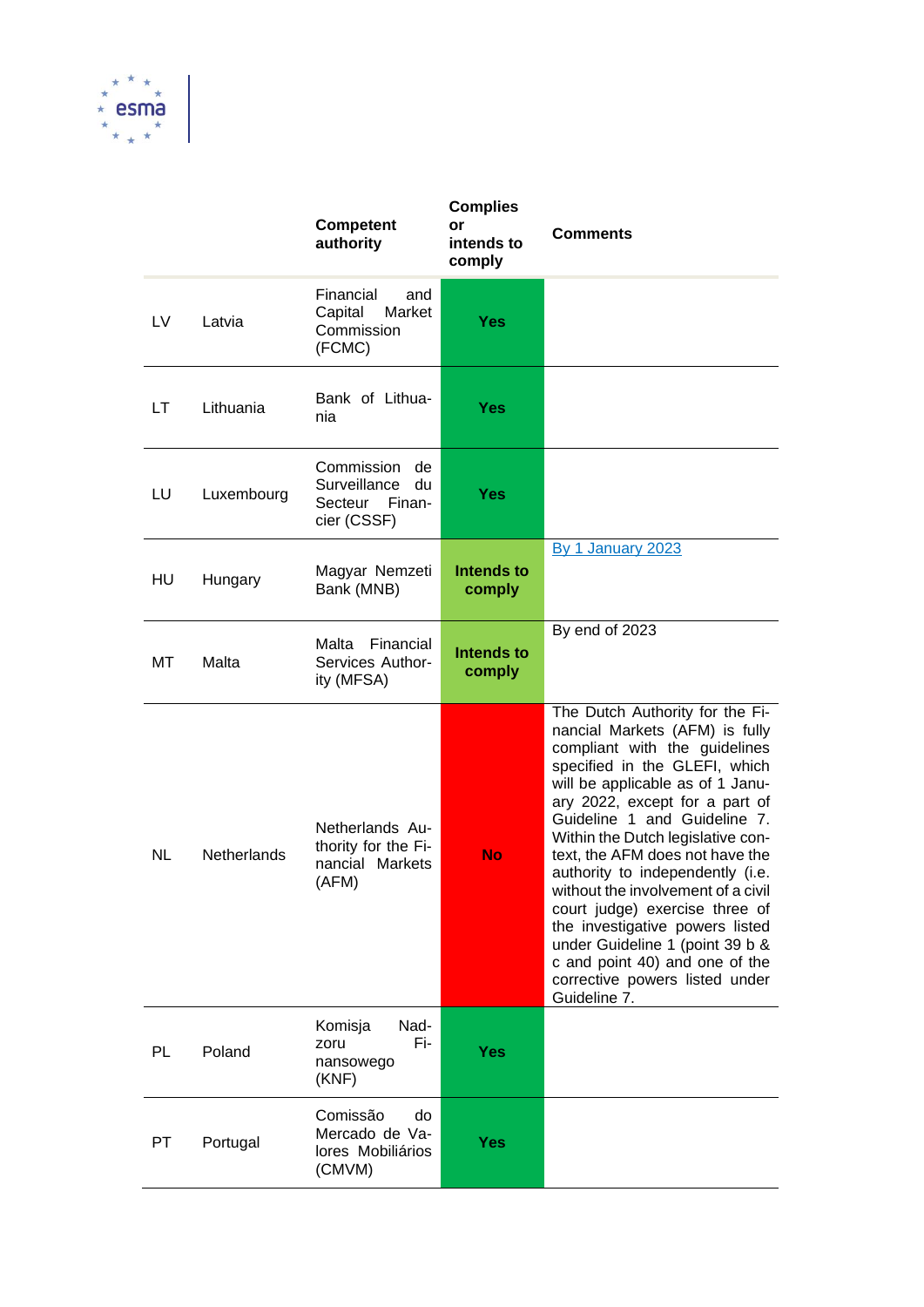

|           |          | Competent<br>authority                                             | <b>Complies</b><br>or<br>intends to<br>comply | <b>Comments</b> |
|-----------|----------|--------------------------------------------------------------------|-----------------------------------------------|-----------------|
| RO        | Romania  | Romanian<br>Fi-<br>nancial Supervi-<br>Authority<br>sory<br>(CNVM) | <b>Yes</b>                                    |                 |
| <b>SL</b> | Slovenia | Securities Mar-<br>ket<br>Agency<br>(SMA)                          | <b>Yes</b>                                    |                 |
| SK        | Slovakia | National Bank of<br>Slovakia (NBS)                                 | <b>Yes</b>                                    |                 |
| FI.       | Finland  | Finanssivalvonta                                                   | <b>Yes</b>                                    |                 |
| <b>SE</b> | Sweden   | Finansinspektio-<br>nen                                            | <b>Yes</b>                                    |                 |

## **EEA EFTA States\*\***

| IS | Iceland       | Registers of En-<br>terprises and An-<br>nual Accounts | Yes                  |               |
|----|---------------|--------------------------------------------------------|----------------------|---------------|
| Ħ  | Liechtenstein | Finanzmarktauf<br>sicht (FMA)                          | Yes                  |               |
| NO | Norway        | Finanstilsynet                                         | Intends to<br>comply | By Q4 of 2022 |

\* Please note that, in the interest of transparency, if a competent authority continues to intend to comply after the application date, it will be considered "non-compliant" unless (A) the guidelines or recommendations relate to a type of institution or instruments which do not currently exist in the jurisdiction concerned; or (B) legislative or regulatory proceedings have been initiated to bring any national measures necessary to comply with the guidelines or recommendations in force in the jurisdiction concerned.

\*\* The competent authorities of the EEA States other than the Member States of the European Union are required to notify their compliance with ESMA's guidelines or recommendations relating to a legal act that has been incorporated in the EEA Agreement. This compliance table reports on guidelines relating to Transparency Directive (Directive 2004/109/EC of the European Parliament and of the Council of 15 December 2004 on the harmonisation of transparency requirements in relation to information about issuers whose